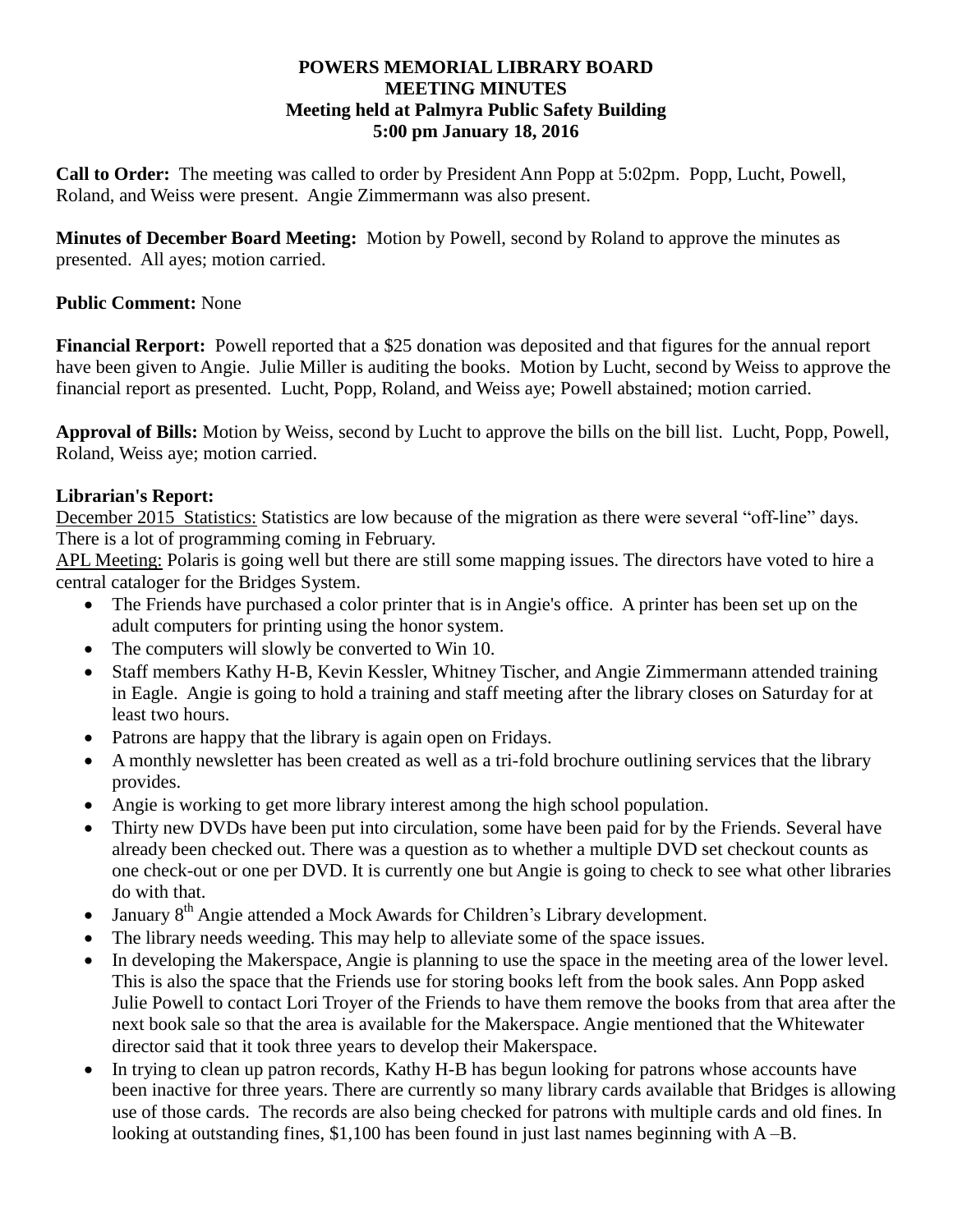# **Correspondence:** None

### **Old Business:**

Amend Library Board of Trustees By-Laws: Motion by Lucht, second by Roland to strike Paragraph C2 under Term of Office to make the policy consistent with the Village Ordinance. All ayes; motion carried.

### **New Business:**

Lift Repair: After the Kone contact, Weiss found another company whose repair costs may be lower. She is also going to talk to Building Inspector, John Moosereiner to see what he knows about use of the current type of lift that we have and/or isssues related to replacement. It was decided to have a meeting at 12:30pm on Thursday, Jan  $21<sup>st</sup>$  at the Village Hall to hear what John M has to say.

Weiss had to leave to attend the Village meetings at 6:38. Roland took over the minutes.

Standardize Library Policies (Replacement Cards and Overdue Fines): On page 29, it is suggested that the amount be changed to \$1.00 and #7 on page 28 be changed to \$10 until reduced to \$5. Page 27 #6 change wording to "more than \$10 until fine is reduced to less than \$5." The loan period will be changed to 21 days except for DVDs and the Book Club List. Motion by Lucht, second by Powell to approve the wording changes. All ayes; motion carried.

Goals for 2016: Improve circulation, work on Adult Programming, and implement one or two new programs/ideas per month. All agreed on the goals.

Amnesty Day: No damaged items can be returned but if two food items accompany returned items during the week of February  $15<sup>th</sup>$ , a fines of \$5 or less will be forgiven.

Staff Training: Angie will be holding a staff meeting/training session on Saturday, February 23<sup>rd</sup> from 2:00 until 5:00pm for the Library Staff.

Homebound: A program for circulating materials to the homebound in the Village or Town of Palmyra will be promoted through the Meals on Wheels program. The circulation period for books circulated through the program will be one month. Motion by Lucht, second by Powell to approve the program as presented. All ayes; motion carried.

Friday Evenings: Angie would like to try one Friday event, the showing of a Star Wars movie at 6:30 pm. Motion by Lucht, second by Powell to approve. All ayes; motion carried.

Lamination Policy: Motion by Lucht, second by Powell to approve the lamination policy. All ayes; motion carried.

Disk Cleaning Policy: Motion by Lucht, second by Powell to approve the disk cleaning policy. All ayes; motion carried.

Policy for Paying Bills: Item tabled until February meeting.

Closed Session: Motion by Roland, second by Powell to go into Closed Session at 7:15pm to under WI SS 19.85(1)(c). Roll call: Lucht, Popp, Powell, Roland - aye. Motion carried. Director Angie Zimmermann attended the closed session with the Board.

Motion to Return to Open Session: Motion by Powell, second by Lucht to return to Open Session at 7:47 pm. Roll call: Lucht, Popp, Powell, Roland - aye. Motion carried.